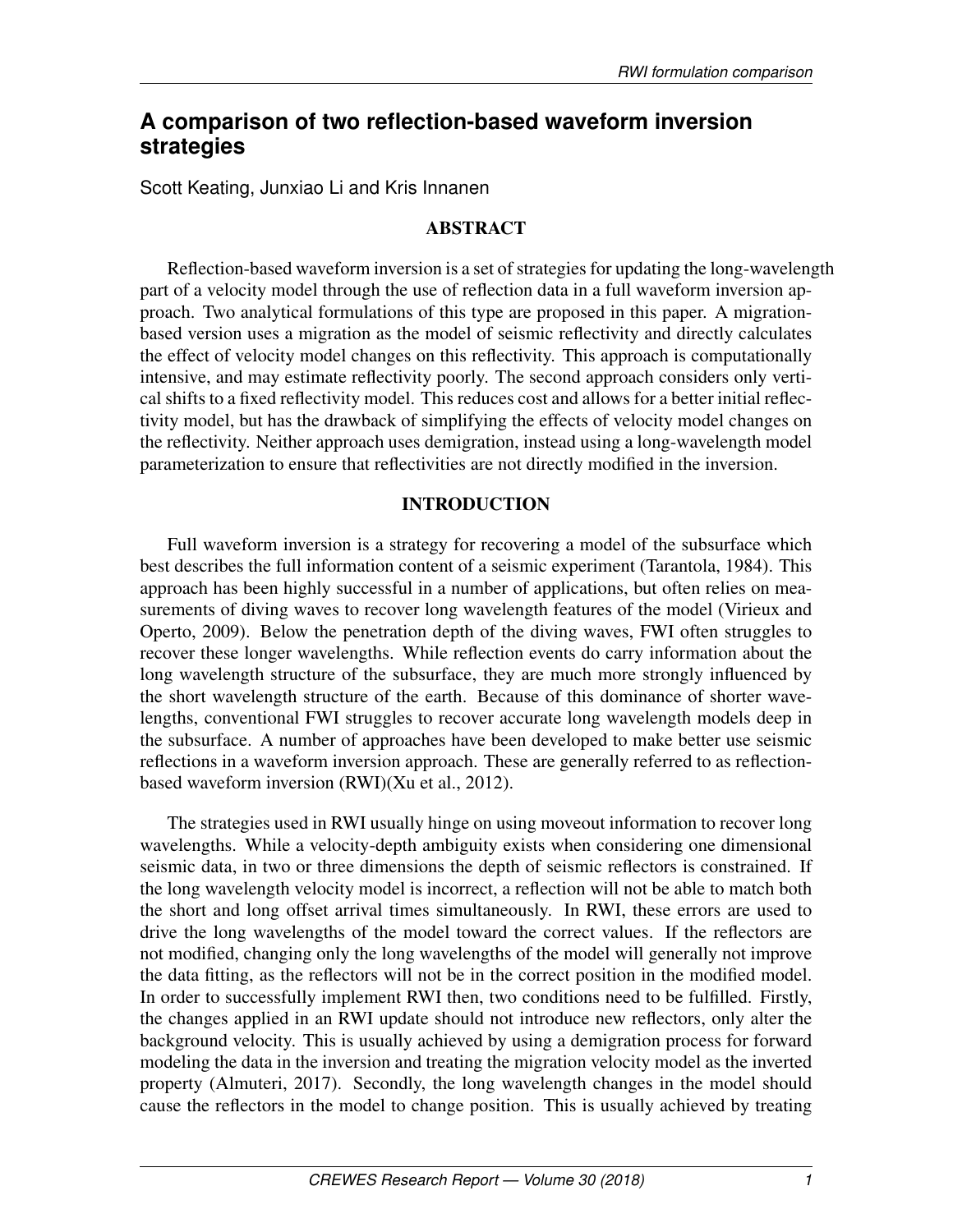the reflectors in one of two ways: either the reflectivity is a fixed model which is shifted based on the background velocity [\(Xu et al., 2012\)](#page-6-2), or it is the result of a migration, which changes as the migration velocity is changed in the inversion [\(Brossier et al., 2015\)](#page-6-4).

In this report, we provide analytic formulations for two different RWI strategies. One approach models reflectivity by migration at each iteration, the second applies spatial shifts to a starting reflectivity model. In both strategies we prevent the creation of reflectors through variable restriction. This allows for finite difference forward modeling without demigration assumptions.

### **THEORY**

The FWI problem is typically posed as an optimization problem, wherein a scalar objective function measuring the mismatch between measured and numerically modeled data is minimized with respect to the model considered [\(Virieux and Operto, 2009\)](#page-6-1). In the RWI strategies we suggest here, the objective function is defined as the square of the  $L_2$  norm of the difference between measured and modeled data, given by

<span id="page-1-4"></span>
$$
\frac{1}{2}||Ru - D||^2,
$$
\n(1)

where D is the measured data, u is the modeled pressure field, and R is a matrix representing the receiver sampling. The modeled data are calculated by frequency domain finite differences, with the forward modeling satisfying the equation

<span id="page-1-1"></span>
$$
S(m + m_r)u = f,\t\t(2)
$$

where f is a source term, S is the Helmoltz operator containing the finite difference approximation of the frequency domain wave equation,  $m$  is the model considered in the inversion, and  $m_r$  is a model of short-scale features. In effect, the forward modeling uses a subsurface model which is the sum of a long wavelength model  $m$  that is the goal of the inversion and a short wavelength model  $m_r$ . The two strategies discussed differ in how  $m_r$ is calculated.

## RWI with iteratively recalculated reflectivity

In the first approach, the short scale model  $m_r$  is calculated using one iteration of the LSM-type approach described in [Keating and Innanen](#page-6-5) [\(2018a\)](#page-6-5), and is given by

<span id="page-1-0"></span>
$$
m_r = -\alpha P \sum_{x_s,\omega} \omega^2 v^* \lambda,\tag{3}
$$

where  $alpha$  is a chosen scalar, P is a matrix applying a high-pass filter,  $x_s$  are the source locations,  $\omega$  is angular frequency,  $u_mig$  is the pressure field satisfying

<span id="page-1-2"></span>
$$
S(m,\omega_i)v_i = f,\t\t(4)
$$

and  $\lambda_m$ ig is the pressure field satisfying

<span id="page-1-3"></span>
$$
S(m,\omega_j)^{\dagger} \lambda_j = R^T (Rv_j - D). \tag{5}
$$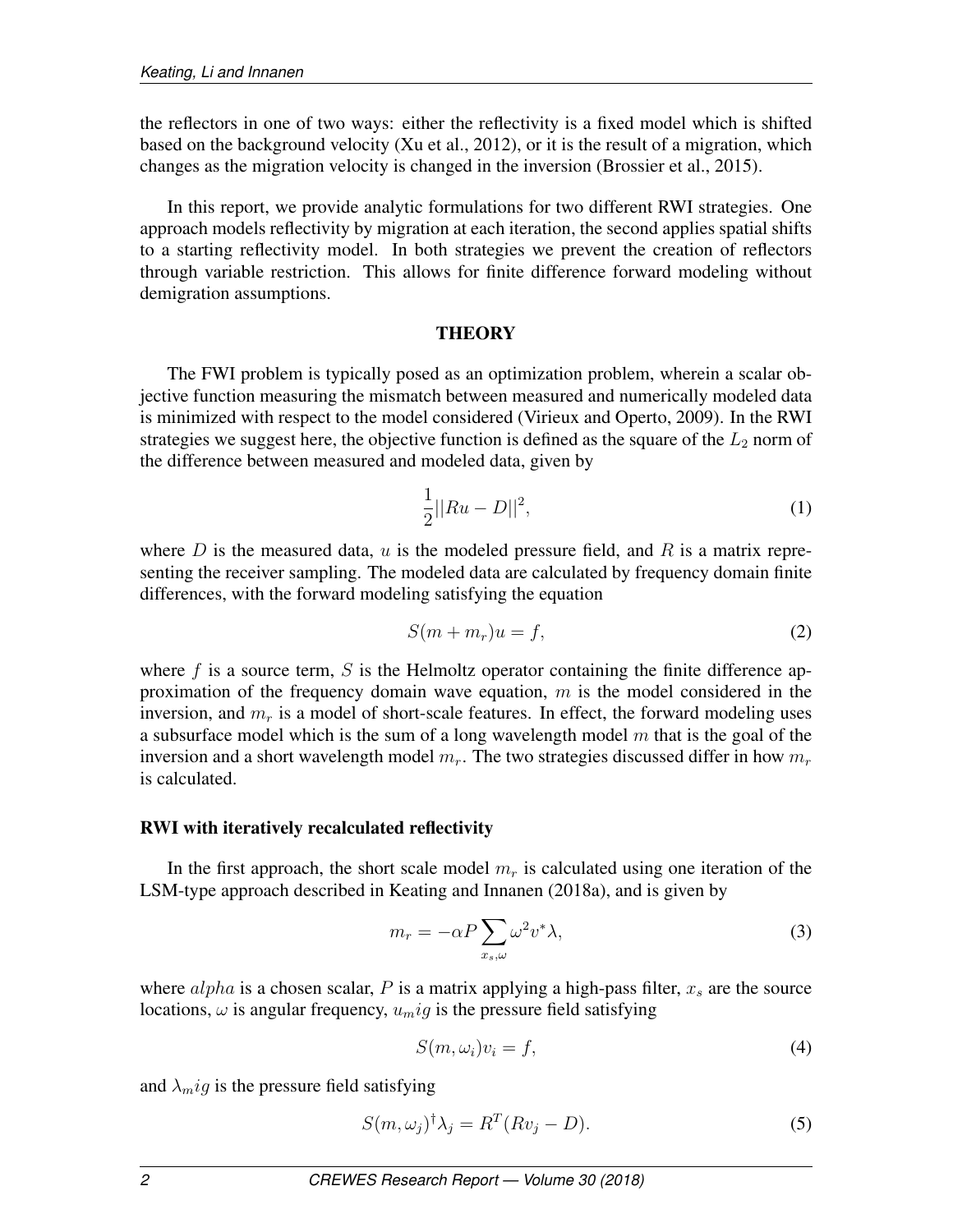The short scale model  $m_r$  is closely related to a migrated image, it is calculated in equation [3](#page-1-0) by frequency domain multiplication of a forward propagated wavefield  $v$  with a back propagated  $\lambda$ , followed by application of a high-pass filter. With this choice for  $m_r$ , the inversion problem considered becomes

$$
\min_{m} \sum_{x_s,\omega} \frac{1}{2} ||Ru - D||_2^2, \tag{6}
$$

subject to the constraints in equations [2,](#page-1-1) [4](#page-1-2) and [5.](#page-1-3)

To calculate the gradient of the objective function for this problem, we consider the adjoint state method (e.g [Metivier et al., 2013\)](#page-6-6). The Lagrangian of this problem is

$$
L = \frac{1}{2}||Ru - D||_2^2 + \langle S(m + m_r, \omega_n)u - f, a \rangle
$$
  
+ 
$$
\sum_i \langle S(m, \omega_i)v_i - f, b_i \rangle
$$
  
+ 
$$
\sum_j \langle S(m, \omega_j)^{\dagger} \lambda_j - R^T(Rv_j - D), c_j \rangle,
$$
 (7)

where a,  $b_i$ , and  $c_j$  are Lagrange multipliers, and  $\lt$ ,  $>$  denotes an inner product. If this function is evaluated at  $\bar{u}$ ,  $\bar{v}$ , and  $\bar{\lambda}$ , defined as the u, v and  $\lambda_{miq}$  which satisfy equations [2,](#page-1-1) [4](#page-1-2) and [5,](#page-1-3) it is equal to the objective in equation [1.](#page-1-4) The gradient of the objective function is then equal to

$$
\frac{d\phi(\omega_n)}{dm} = \frac{dL(\bar{u}, \bar{v}, \lambda_{mig}^{-})}{dm} = \frac{d\bar{u}}{dm} \frac{\partial \bar{L}}{\partial \bar{u}} + \frac{d\bar{v}^*}{dm} \frac{\partial \bar{L}}{\partial \bar{v}^*} + \frac{d\bar{\lambda}}{dm} \frac{\partial \bar{L}}{\partial \bar{\lambda}} + \n+ < \partial_m S(m + m_r, \omega_n) \bar{u}, a >\n+ \n\sum_i < \partial_m S(m, \omega_i)^* \bar{v}_i^*, b_i >\n+ \n\sum_j < \partial S(m, \omega_j)^{\dagger} \bar{\lambda}_j, c_j >,
$$
\n(8)

where  $\bar{L} = L(\bar{u}, \bar{v}, \lambda_{miq})$ . Because the derivatives of the pressure fields relative to the model parameters are computationally expensive to calculate, we choose the Lagrange multipliers such that the first three terms on the right-hand side are zero. For the first term,

<span id="page-2-0"></span>
$$
\frac{\partial \bar{L}}{\partial \bar{u}} = R^T (R\bar{u} - D) + S(m + m_r, \omega_n)^\dagger a = 0,\tag{9}
$$

so a can be solved for by back-propagating the data residuals. Setting the second and third terms to zero yields the equations

<span id="page-2-1"></span>
$$
S(m,\omega_j)c_j = \alpha \omega_j^2 (P < \partial_{m_r} S(m + m_r, \omega_n)\bar{u}, a>)\bar{v}_j
$$
\n(10)

and

<span id="page-2-2"></span>
$$
S(m,\omega_i)^T b_i = R^T R c_i + \alpha \omega_i^2 (P < \partial_{m_r} S(m + m_r, \omega_n) \bar{u}, a>) \bar{\lambda}_i.
$$
 (11)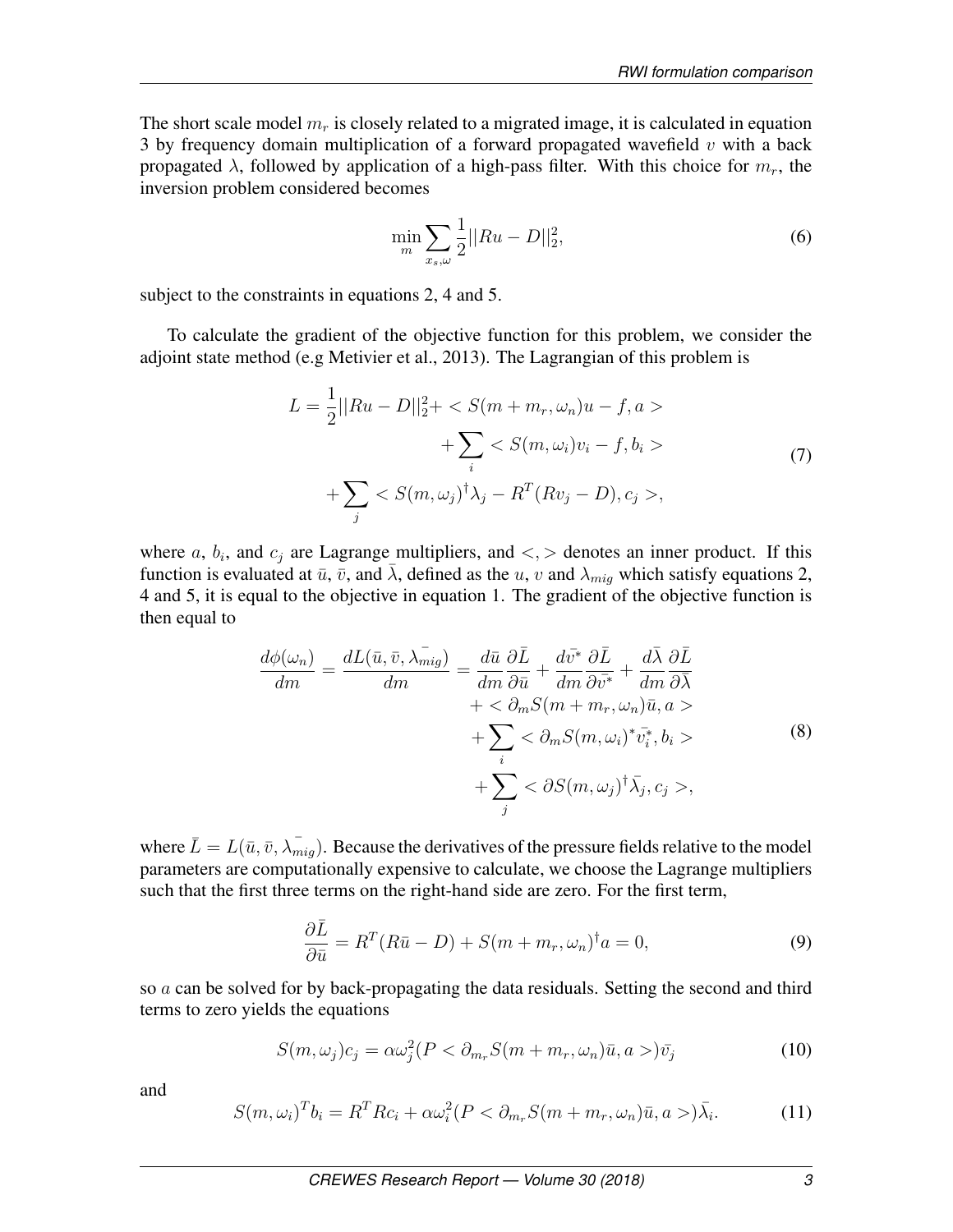Equations [9,](#page-2-0) [10,](#page-2-1) and [11](#page-2-2) can be solved for the Lagrange multipliers by performing wave propagations. When the Lagrange multipliers satisfy these equations, the gradient reduces to

$$
\frac{d\phi(\omega_n)}{dm} = <\partial_m S(m + m_r, \omega_n)\bar{u}, a> \n+ \sum_i <\partial_m S(m, \omega_i)^* \bar{v}_i^*, b_i> \n+ \sum_j <\partial S(m, \omega_j)^{\dagger} \bar{\lambda}_j, c_j>.
$$
\n(12)

This approach faces several challenges for the RWI problem. To begin with, it is difficult to choose a value for the short-scale amplitude term  $\alpha$ . The  $\alpha$  which gives the best result with the starting model will typically not be the best  $\alpha$  for the true long-scale model. A poor choice of  $\alpha$  may lead to false or local minima in the optimization precedure, harming the inversion result. Another concern may be the accuracy of the short scale model estimate, which is estimated with just one iteration of a LSM-type FWI approach at each FWI iteration.

Another concern is the large computational cost of gradient evaluation. A conventional, frequency domain FWI requires two forward modeling calculations per frequency per source. Because the Helmholtz matrix does not change for different sources, the forward modeling for all source terms at a given frequency can be calculated simultaneously at relatively small cost. This means that gradient calculation for the FWI problem has a cost of approximately two wave propagations per frequency. The RWI approach discussed here requires the calculation of one wave propagation per frequency per source for the calculations of each  $u, v, \lambda$ , and  $a$ . It requires a further cost of one wave propagation per frequency per frequency per source for the calculation of the  $b$  and  $c$  terms. This causes the total cost of this approach to be substantially larger than that of the FWI problem.

#### RWI with spatial shifting of reflectivity

The high cost of gradient calculation in the approach discussed above motivates a less expensive strategy. A large cost in that approach was the calculation of the reflectivity model at each iteration. A much less expensive approach is to modify a starting reflectivity model at each iteration based on the long-scale model changes. In an approach based on vertical shifts, the short-scale model could be defined as

<span id="page-3-0"></span>
$$
m_r(z) = m_{r_0}(z'(z,m)),
$$
\n(13)

where  $z$  represents the depth, and  $z'$  is the equivalent depth in the initial short-scale model  $m_{r_0}$ . Several functions could be considered for  $z'$  but we consider here

$$
z' = \int_0^{\tau_{max}} dt v_0(\tau), \qquad (14)
$$

where  $v_0$  represents the initial model,

$$
\tau_{max} = \int_0^z \frac{dz}{v(m)},\tag{15}
$$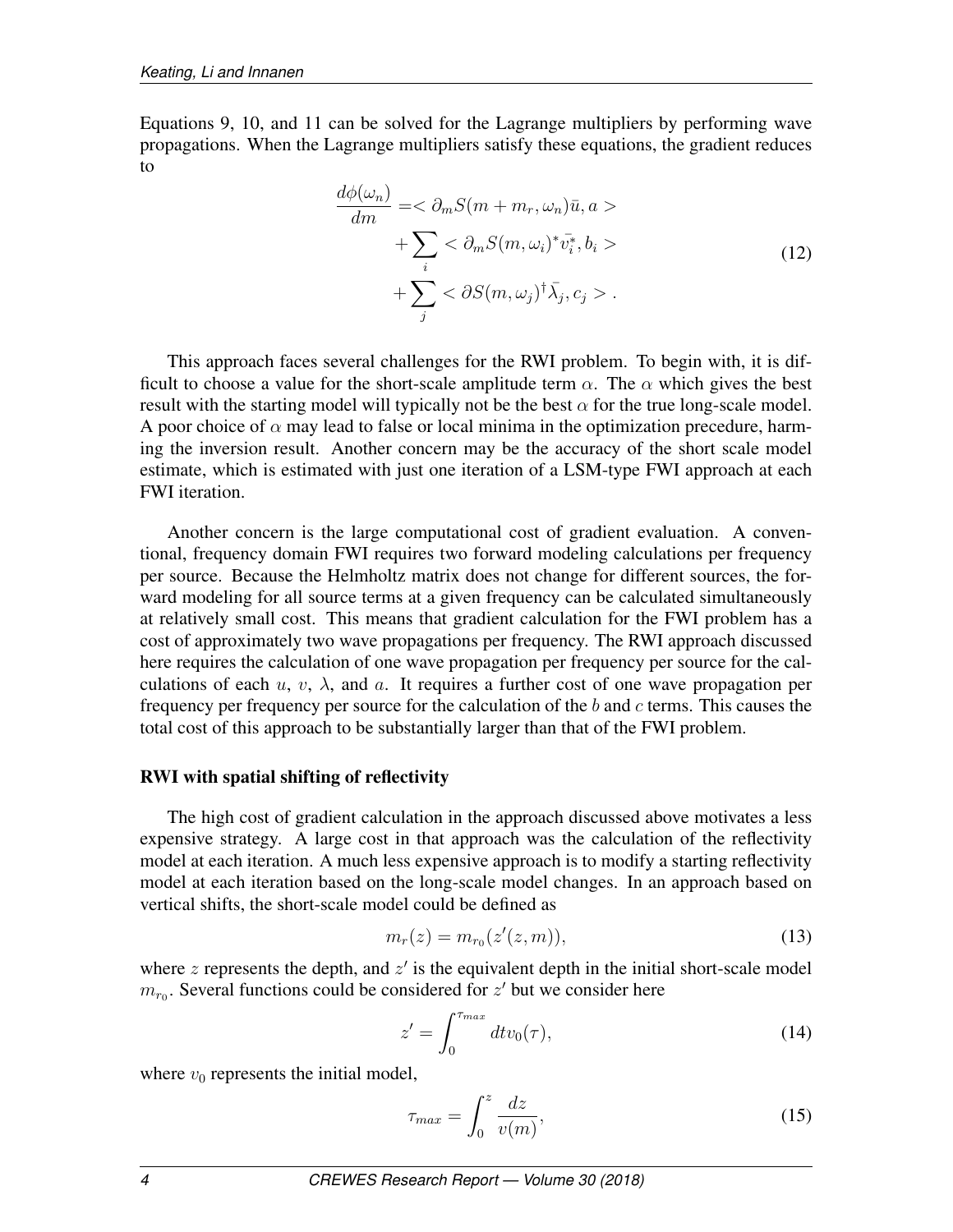and  $v(m)$  is the P-wave velocity given by the current model. The derivative of the objective function in equation [1](#page-1-4) with this definition for  $m_r$  can again be calculated by the adjoint state method. The optimization problem becomes

$$
\min_{m} \sum_{x_s,\omega} \frac{1}{2} ||Ru - D||_2^2, \tag{16}
$$

subject to the constraints in equations [2,](#page-1-1) and [13.](#page-3-0) The derivative of this function can be expressed as

$$
\frac{d\phi}{dm} = \frac{d\phi}{dm_r} \frac{dm_r}{dm}.\tag{17}
$$

The derivative  $\frac{d\phi}{dm_r}$  can be shown to be equivalent to the conventional FWI gradient. The other term can be expressed as

$$
\frac{dm_r}{dm} = \sum_n \frac{dm_{r_0}}{dz'} \frac{dz'}{dv_n} \frac{dv_n}{dm},\tag{18}
$$

where  $v_n$  describes the P-wave velocity of the model over a range  $\Delta z_n$ . The value of  $\frac{dm_{r_0}}{dz'}$ can be calculated directly from  $m_{r_0}$ , and  $\frac{dv_n}{dm}$  is dependent on the model parameterization used, discussed in the next section. The remaining term can be reduced to

$$
\frac{dz'}{dv_n} = \frac{dt}{dv_n}\frac{dz'}{dt} = \frac{v_0(\tau_{max})H(\tau_{max} - \tau(\Delta z_n))}{v_n^2},\tag{19}
$$

where  $H$  is the Heaviside step function.

This approach has several advantages. The gradient calculation requires no extra forward modeling problems to be solved, so the computational cost of this algorithm is much less than that of the approach discussed in the previous section. Because the starting shortscale model  $m_{r_0}$  is fixed instead of being recalculated at each iteration, it can be estimated more accurately at the start of the inversion. As in the previous approach, however, the amplitude of the short scale model may be difficult to choose at the start of the inversion. The major drawback of this approach is the simple relation assumed between the long and short-scale models. In reality, the relation between the two is more complicated than a simple vertical shift, and this may prove an obstacle to the approach in complex geologic environments.

#### Parameterization

Demigration is often used as the forward modeling process in RWI [\(Almuteri, 2017\)](#page-6-3). This process involves assumptions about the reflectivities and frequencies considered, and is not strictly based on a finite-difference approximation of wave propagation. The RWI strategy proposed here does not use a demigration approach. Instead of using a reflectivity estimate, the short scale model  $m_r$  is assumed to introduce most of the observed reflections. In RWI, the goal is to recover the long-scale features of the model. The gradient of the ob-jective function in equation [1](#page-1-4) with respect to  $m$  will typically include short-wavelength features if conventional FWI variables are used. For reflection data, these features will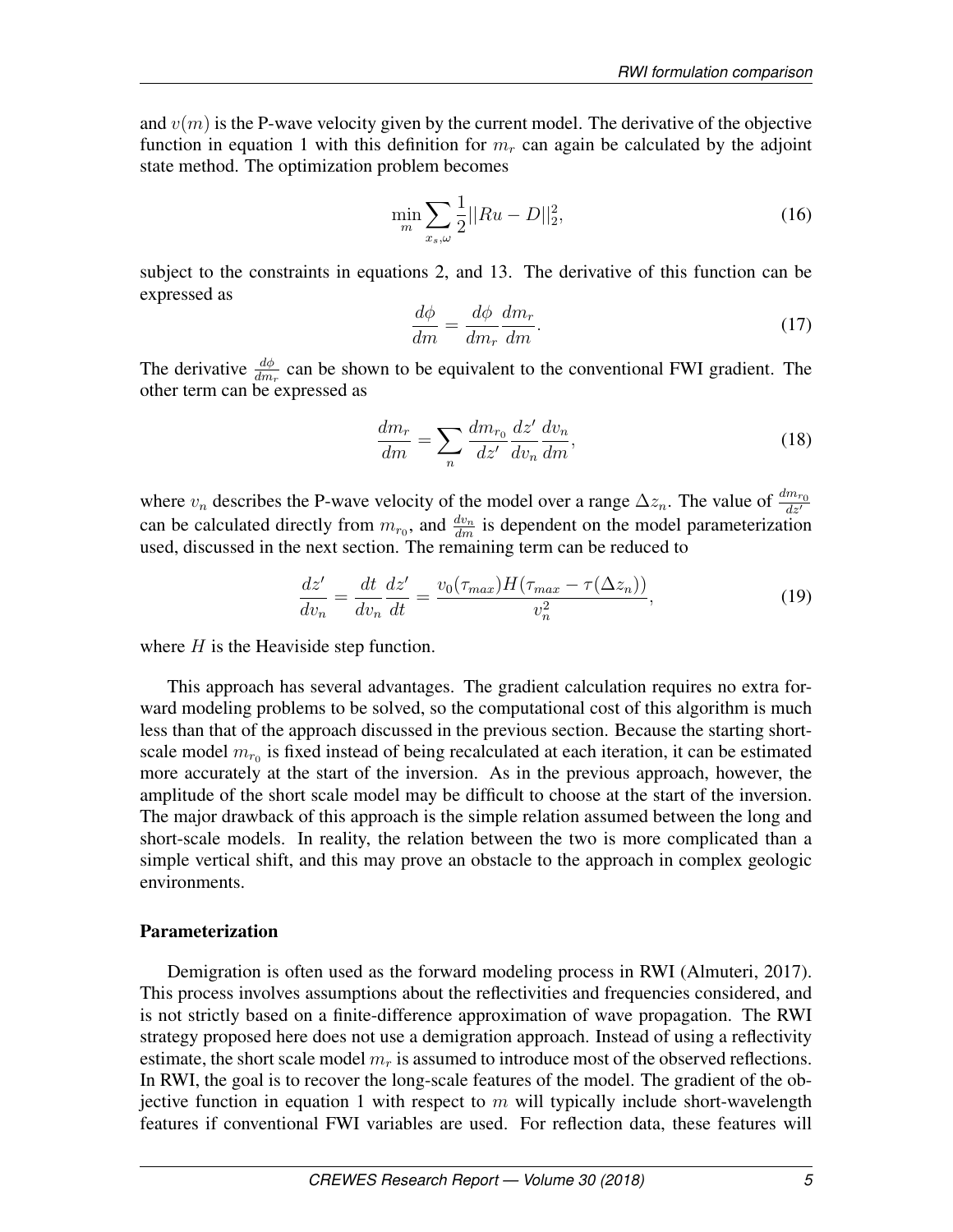<span id="page-5-0"></span>

FIG. 1: Left: Real part of frequency domain radiation pattern. Center: Amplitude of frequency domain radiation pattern. Right: Variables considered in inversion. The red stars mark the source location. Changes in variables like this introduce limited reflections, allowing for the RWI strategy to be used without demigration. This should also allow for the natural treatment of diving waves simultaneously.

dominate over the desired long-wavelength features. To prevent this problem, we consider an alternate parameterization of the problem, in which the model  $m$  consists of the coefficients of long wavelength perturbations of  $\frac{1}{v^2}$ . If the variable a describes the squared slowness at each point of the finite difference grid,

$$
a = Pm,\tag{20}
$$

where  $P$  is a matrix whose columns are the long wavelength variables. The FWI problem with variables of this type is described at length in [Keating and Innanen](#page-6-5) [\(2018a](#page-6-5)[,c,](#page-6-7)[b\)](#page-6-8). An example of the variables used is shown in figure [1](#page-5-0) (left). This choice of variable is made because long-scale changes in the model have the capacity to change the travel times of the modeled reflections, but do not have the capacity to introduce reflctions. This behaviour can be observed by studying radiation patterns, the derivative of the wave field with respect to a model variable. A numerically calculated radiation pattern for a 15 Hz source is shown in figure [1.](#page-5-0) The red star in this figure denotes a source position. Significant changes in can be observed at transmissive scattering angles, but there is almost no change at reflection-type scattering angles, making these parameters ideal for the RWI problem.

Another support for this variable choice can be observed in the form of the gradient. As shown by [Keating and Innanen](#page-6-8) [\(2018b\)](#page-6-8), the derivative of the objective function with respect to model variables of this type, expressed in the finite difference grid space defining  $a$ , is given by

$$
g = PP^T g_a,\tag{21}
$$

where  $g_a$  is the gradient with respect to the variables a. This expression shows that the gradient with respect to  $m$  is effectively equal to applying the low-pass filter defined by  $PP<sup>T</sup>$  to the conventional FWI gradient  $g_a$ . Consequently, any short-scale features in  $g_a$  are effectively suppressed in  $g$  through appropriate choice of  $P$ . This allows for the derivative of the long-scale model to be calculated without the use of demigration.

### **CONCLUSIONS**

Reflection-based waveform inversion is a set of waveform inversion strategies that use measured seismic reflections to recover information about the long wavelength structure of